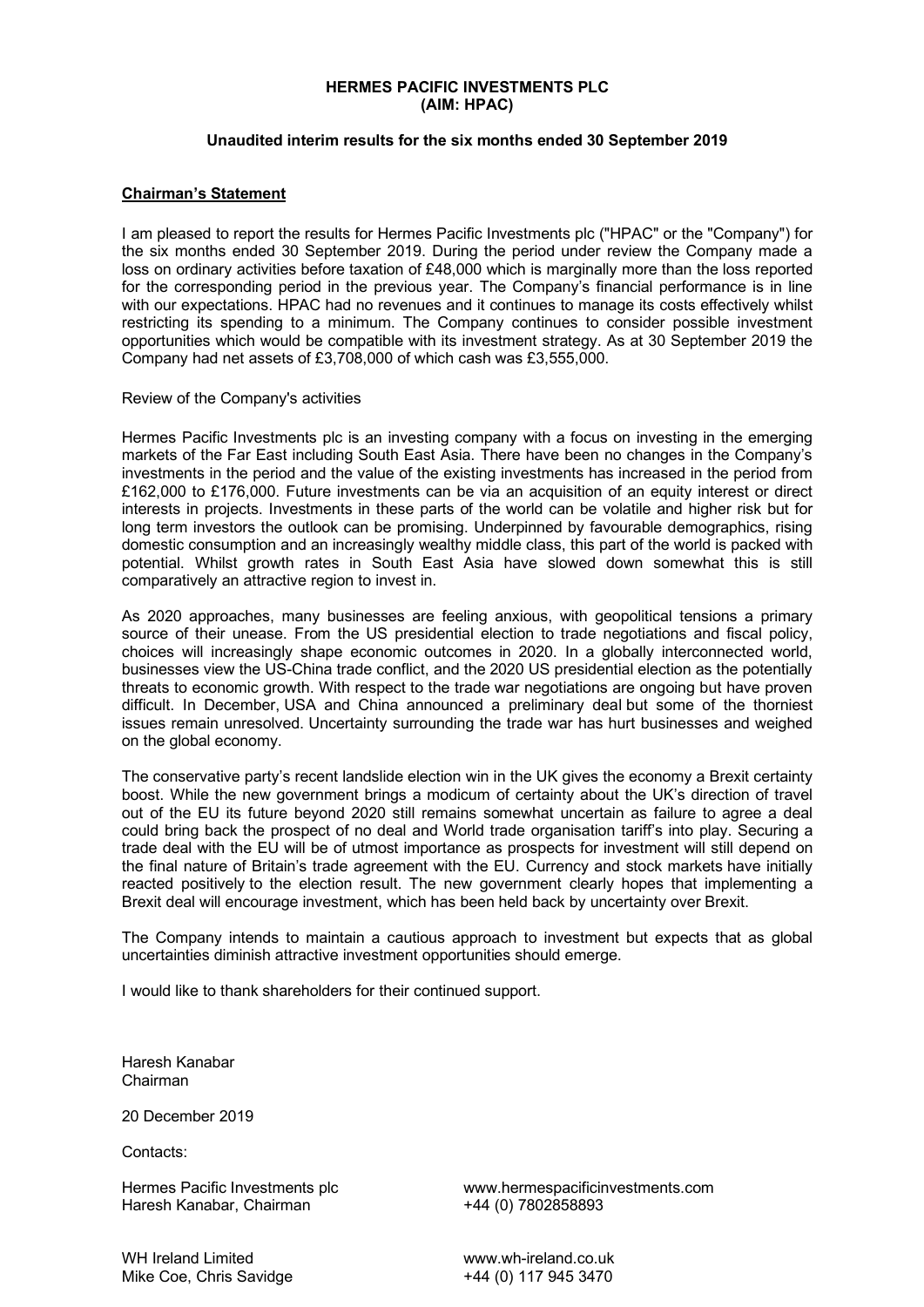# **Unaudited Income Statement for the year ended 30 September 2019**

|                                                                    |                           | <b>Unaudited</b><br><b>6 Months</b><br>ended<br>30<br><b>September</b><br>2019 | <b>Unaudited</b><br><b>6 Months</b><br>ended<br>30<br><b>September</b><br>2018 | <b>Audited</b><br>Year<br>ended<br>31 March<br>2019 |
|--------------------------------------------------------------------|---------------------------|--------------------------------------------------------------------------------|--------------------------------------------------------------------------------|-----------------------------------------------------|
|                                                                    | <b>Note</b>               | £'000                                                                          | £'000                                                                          | £'000                                               |
| <b>Continuing activities</b><br>Revenue<br>Cost of sales           |                           |                                                                                |                                                                                |                                                     |
| <b>Gross loss/profit</b><br>Other operating income                 |                           |                                                                                |                                                                                |                                                     |
| Administrative expenses                                            |                           | (53)                                                                           | (50)                                                                           | (124)                                               |
| <b>Operating loss</b>                                              |                           | (53)                                                                           | (50)                                                                           | (107)                                               |
| Finance income<br>Finance costs                                    |                           | 5                                                                              | 10                                                                             | 17                                                  |
| Loss on ordinary activities before taxation                        |                           | (48)                                                                           | (40)                                                                           | (107)                                               |
| Tax expense                                                        |                           |                                                                                |                                                                                |                                                     |
| Loss for the period from continuing activities                     |                           | (48)                                                                           | $\overline{(40)}$                                                              | (107)                                               |
| Other comprehensive income<br>Gain/(Loss) Loss arising in the year |                           | 14                                                                             | (7)                                                                            | (12)                                                |
| Loss for the period                                                |                           | (34)                                                                           | (47)                                                                           | (119)                                               |
| Basic and diluted loss per share<br>From continuing operations     | $\ensuremath{\mathsf{3}}$ | (2.0)p                                                                         | (1.7)p                                                                         | (4.6)p                                              |

 $\overline{a}$  and  $\overline{a}$ 

 $\overline{a}$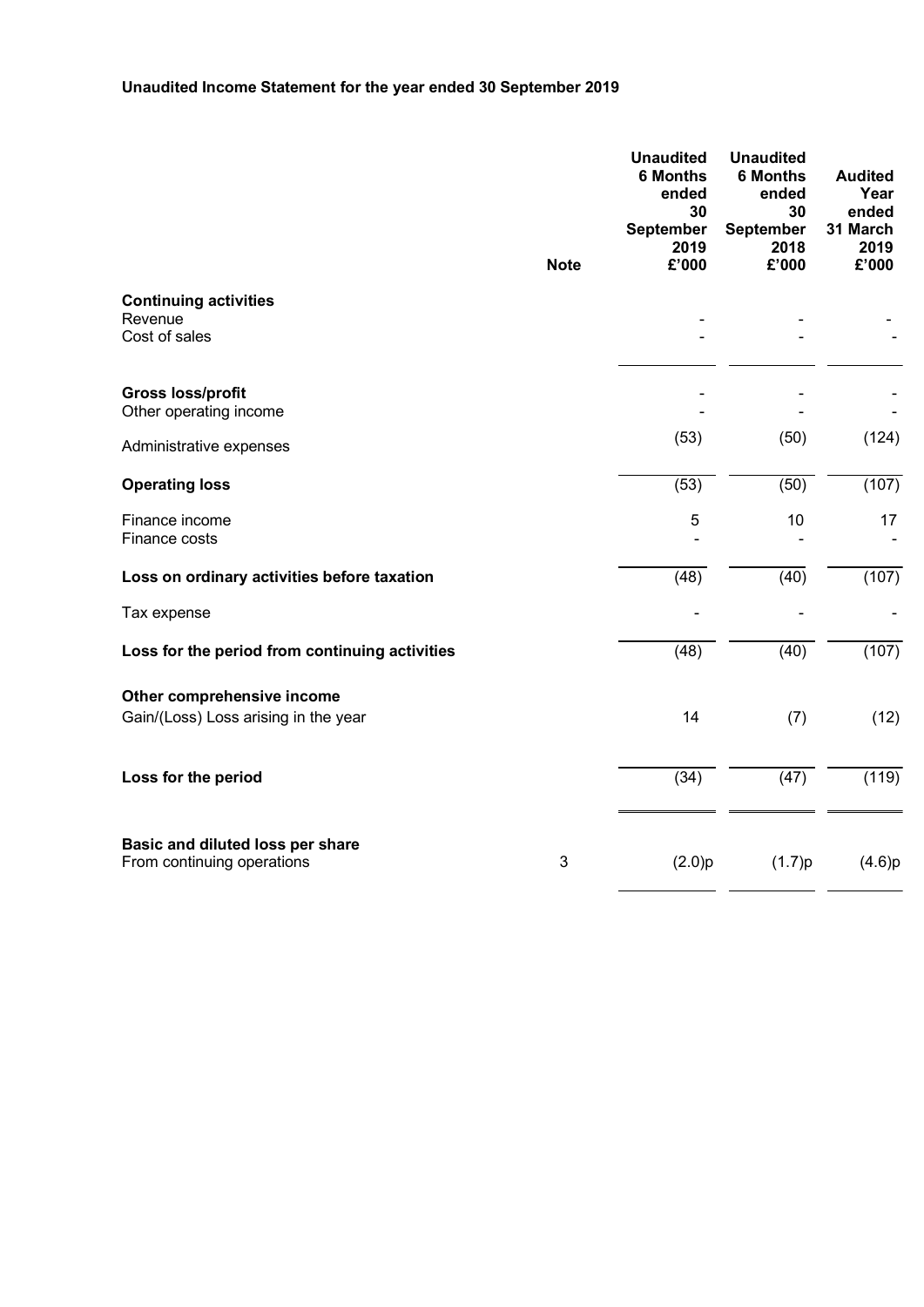|                                                     |             | <b>Unaudited</b><br><b>6 Months</b><br>ended<br>30<br><b>September</b><br>2019 | <b>Unaudited</b><br><b>6 Months</b><br>ended<br>30<br><b>September</b><br>2018 | <b>Audited</b><br>Year ended<br>31 March<br>2019 |
|-----------------------------------------------------|-------------|--------------------------------------------------------------------------------|--------------------------------------------------------------------------------|--------------------------------------------------|
|                                                     | <b>Note</b> | £'000                                                                          | £'000                                                                          | £'000                                            |
| <b>Assets</b>                                       |             |                                                                                |                                                                                |                                                  |
| <b>Non-current assets</b>                           |             |                                                                                |                                                                                |                                                  |
| Investments                                         |             | 176                                                                            | 167                                                                            | 162                                              |
|                                                     |             | 176                                                                            | 167                                                                            | 162                                              |
| <b>Current assets</b>                               |             |                                                                                |                                                                                |                                                  |
| Trade and other receivables                         |             | $\overline{\mathcal{A}}$                                                       | $\mathbf 1$                                                                    | $\mathbf 1$                                      |
| Cash and cash equivalents                           |             | 3,555                                                                          | 3,678                                                                          | 3,596                                            |
|                                                     |             | 3,559                                                                          | 3,679                                                                          | 3,597                                            |
| <b>Total current assets</b>                         |             |                                                                                |                                                                                |                                                  |
| <b>Total assets</b>                                 |             | 3,735                                                                          | 3,846                                                                          | 3,759                                            |
| <b>Liabilities</b>                                  |             |                                                                                |                                                                                |                                                  |
| <b>Current liabilities</b>                          |             |                                                                                |                                                                                |                                                  |
| Trade and other Payables                            |             | (27)                                                                           | (32)                                                                           | (17)                                             |
| <b>Net assets</b>                                   |             | 3,708                                                                          | 3,814                                                                          | 3,742                                            |
|                                                     |             |                                                                                |                                                                                |                                                  |
| <b>Equity</b>                                       |             |                                                                                |                                                                                |                                                  |
| Share Capital                                       |             | 2,333                                                                          | 2,333                                                                          | 2,333                                            |
| Deferred Share capital<br>Share premium account     |             | 1,243<br>5,781                                                                 | 1,243<br>5,781                                                                 | 1,243<br>5,781                                   |
| Share Based payments reserves                       |             | 139                                                                            | 139                                                                            | 139                                              |
| <b>Revaluation reserve</b>                          |             | 3                                                                              | (6)                                                                            | (11)                                             |
| <b>Retained losses</b>                              |             | (5, 791)                                                                       | (5,676)                                                                        | (5,743)                                          |
|                                                     |             |                                                                                |                                                                                |                                                  |
| Equity attributable to equity holders of the parent |             | 3,708                                                                          | 3,814                                                                          | 3,742                                            |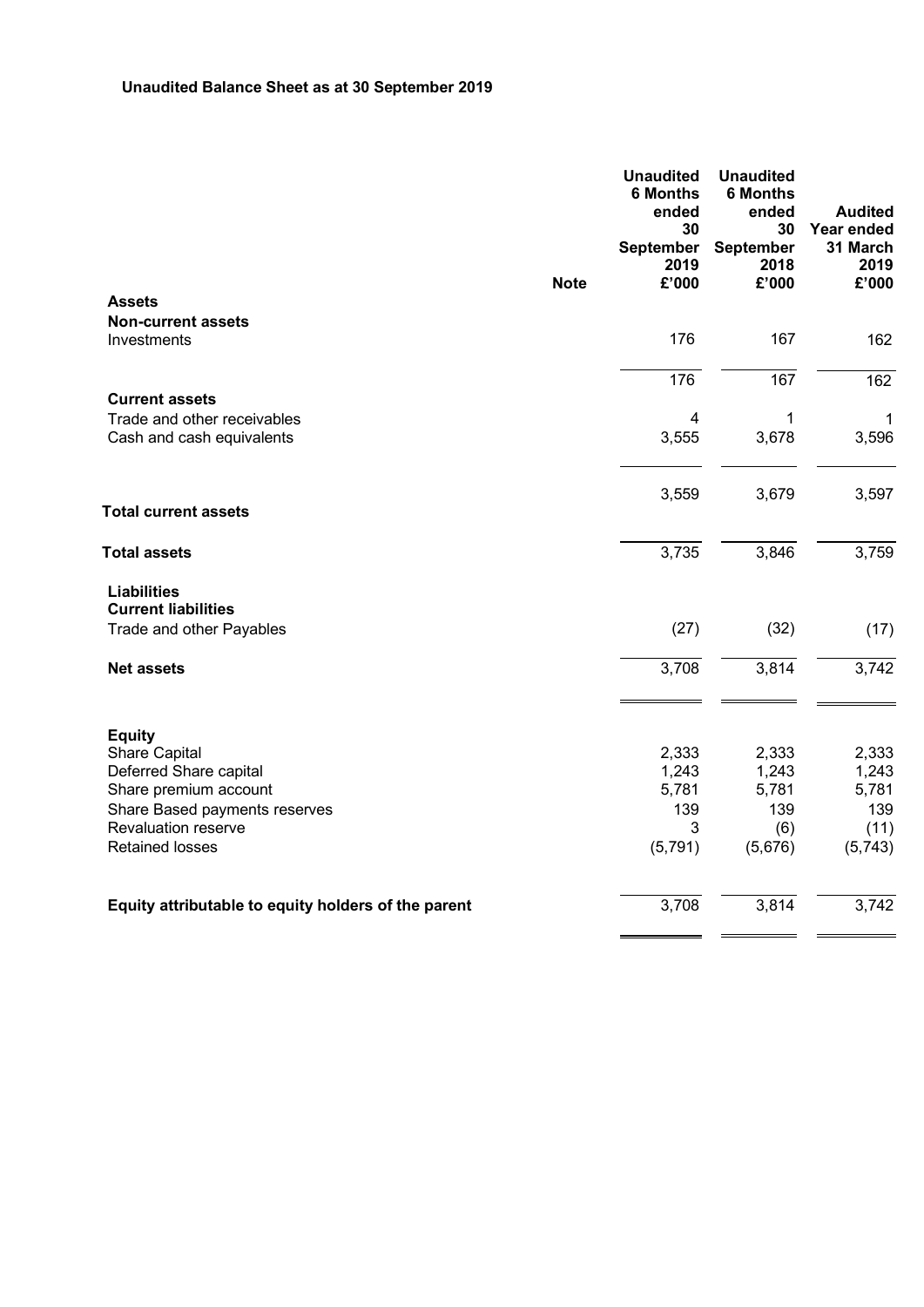# **Unaudited Statement of Changes in Equity**

|                                                                                    | Ordinary<br>share<br>capital<br>£'000 | <b>Deferred</b><br>share<br>capital<br>£'000 | <b>Share</b><br>premium<br>£'000 | <b>Share</b><br><b>Based</b><br>payments<br>reserves<br>£'000 | <b>Revaluation</b><br>reserve<br>£'000 | <b>Retained</b><br>earnings<br>£'000 | Total<br>£'000 |
|------------------------------------------------------------------------------------|---------------------------------------|----------------------------------------------|----------------------------------|---------------------------------------------------------------|----------------------------------------|--------------------------------------|----------------|
| Six months ended 30<br>September 2018                                              |                                       |                                              |                                  |                                                               |                                        |                                      |                |
| At 31 March 2018                                                                   | 2,333                                 | 1,243                                        | 5,781                            | 139                                                           | 1                                      | (5,636)                              | 3,861          |
| Total comprehensive loss for<br>the period                                         |                                       |                                              |                                  |                                                               | (7)                                    | (40)                                 | (47)           |
| At 30 September 2018                                                               | 2,333                                 | 1,243                                        | 5,781                            | 139                                                           | (6)                                    | (5,676)                              | 3,814          |
| Period ended 31 March 2019<br>At 30 September 2018<br>Total comprehensive loss for | 2,333                                 | 1,243                                        | 5,781                            | 139                                                           | 1                                      | (5,636)                              | 3,861          |
| the period                                                                         |                                       |                                              |                                  |                                                               | (12)                                   | (107)                                | (119)          |
| At 31 March 2019                                                                   | 2,333                                 | 1,243                                        | 5,781                            | 139                                                           | (11)                                   | (5,743)                              | 3,742          |
| Six months ended 30<br>September 2019<br>At 31 March 2019                          | 2,333                                 | 1,243                                        | 5,781                            | 139                                                           | (11)                                   | (5,743)                              | 3,742          |
| Total comprehensive gain/loss<br>for the period                                    |                                       |                                              |                                  |                                                               | 14                                     | (48)                                 | (34)           |
| At 30 September 2019                                                               | 2,333                                 | 1,243                                        | 5,781                            | 139                                                           | $\mathfrak{S}$                         | (5, 791)                             | 3,708          |
|                                                                                    |                                       |                                              |                                  |                                                               |                                        |                                      |                |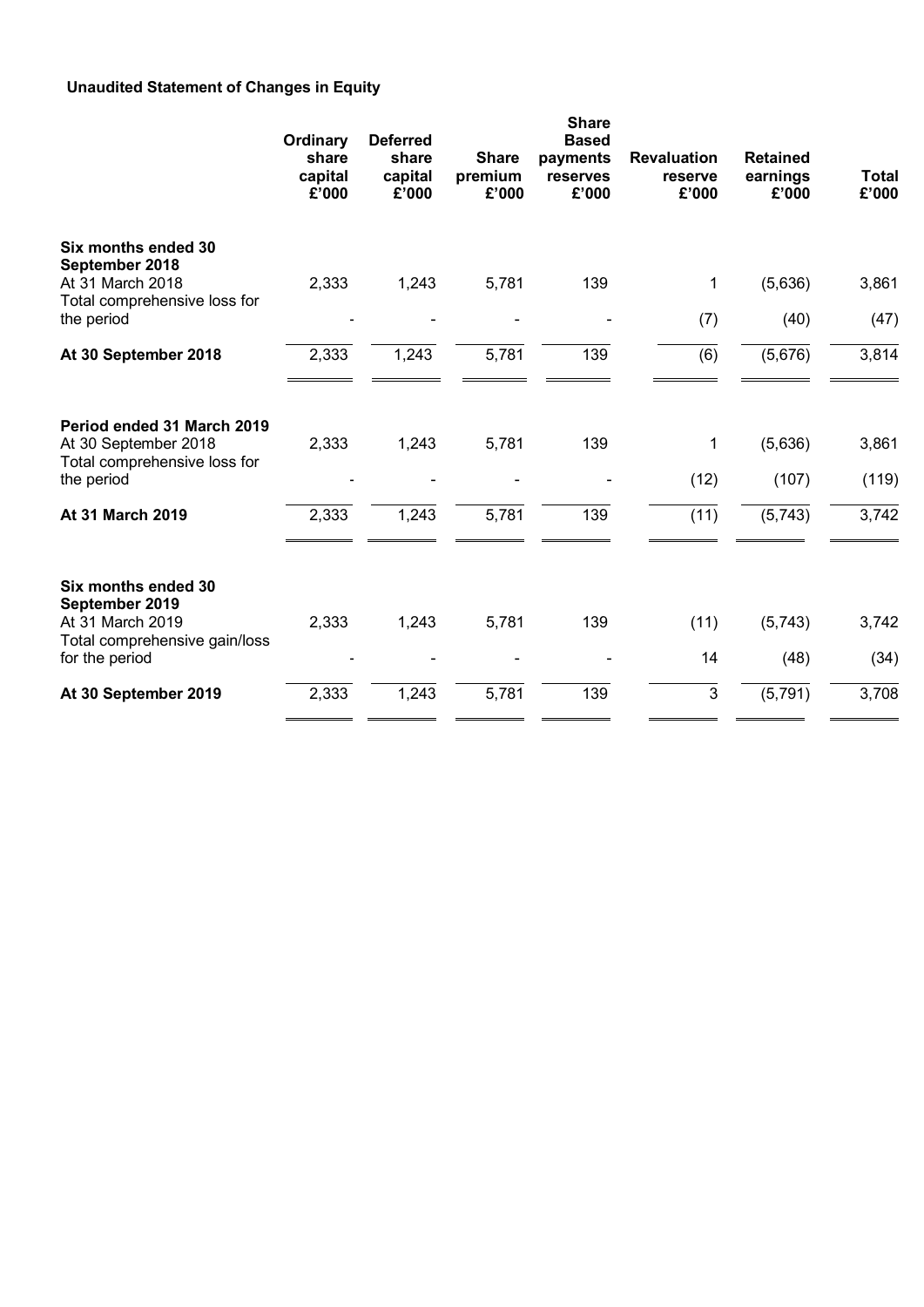# **Unaudited Cash Flow Statement for the Year ended 30 September 2019**

|                                                             | <b>Note</b> | <b>Unaudited</b><br><b>6 Months</b><br>ended<br>30<br><b>Septembe</b><br>r 2019<br>£'000 | <b>Unaudited</b><br><b>6 Months</b><br>ended<br>30<br><b>September</b><br>2018<br>£'000 | <b>Audited</b><br>Year<br>ended<br>31 March<br>2019<br>£'000 |
|-------------------------------------------------------------|-------------|------------------------------------------------------------------------------------------|-----------------------------------------------------------------------------------------|--------------------------------------------------------------|
| <b>Cash outflow from operating activities</b>               |             | (46)                                                                                     | (57)                                                                                    | (146)                                                        |
| Net cash flow from operating activities                     |             | (46)                                                                                     | (57)                                                                                    | (146)                                                        |
| <b>Cash flows from financing activities</b><br>Other income |             | 5                                                                                        | 10                                                                                      | 17                                                           |
| Net cash used in financing activities-continuing operations |             | 5                                                                                        | 10                                                                                      | 17                                                           |
| Net cash from financing activities                          |             | 5                                                                                        | 10                                                                                      | 17                                                           |
| Decrease in cash and cash equivalents                       |             | (41)                                                                                     | (47)                                                                                    | (129)                                                        |
| Cash and cash equivalents at start of the period            |             | 3,596                                                                                    | 3,725                                                                                   | 3,725                                                        |
| Cash and cash equivalents at end of the period              |             | 3,555                                                                                    | 3,678                                                                                   | 3,596                                                        |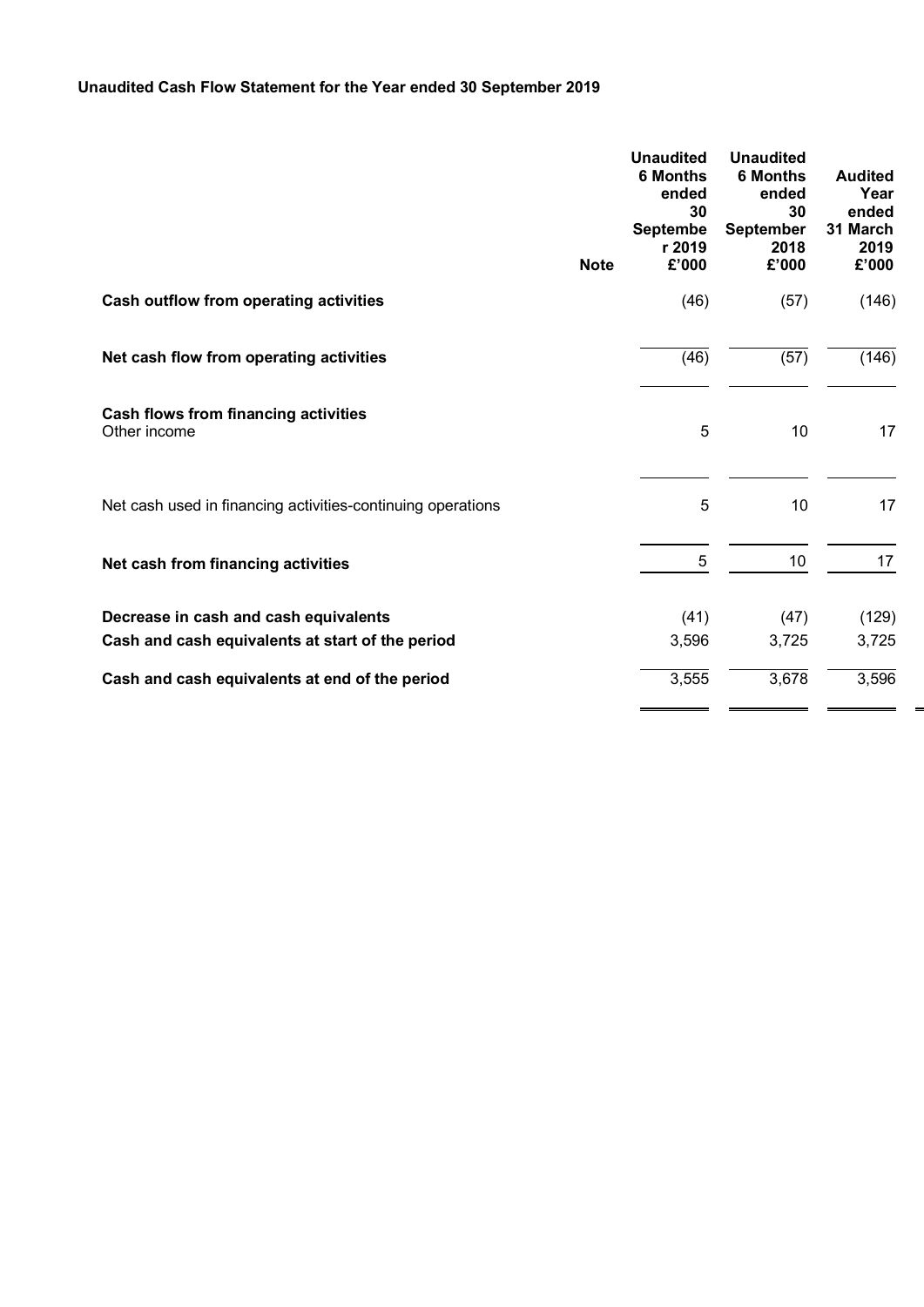### **Notes to the unaudited consolidated interim statement for the period ended 30 September 2019**

# **1. Basis of preparation**

Hermes Pacific Investments plc. is a public limited company incorporated and domiciled in the United Kingdom. The Company is an AIM listed investment vehicle.

These Interim accounts have been prepared using the accounting policies to be applied in the annual report and accounts for the period ending 31 March 2020. These are consistent with those included in the previously published annual report and accounts for the period ended 31 March 2019, which have been prepared in accordance with IFRS as adopted by the European Union.

The preparation of the interim statement requires management to make judgements, estimates and assumptions that affect the application of policies and reported amounts of assets and liabilities, income and expenses. Actual results may differ from these estimates.

The interim financial statements are unaudited and do not constitute statutory accounts as defined in section 434(3) of the Companies Act 2006.

The figures for the year ended 31 March 2019 have been extracted from the audited annual report and accounts that have been delivered to the Registar of Companies. BSG Valentine, the Company's auditors, reported on those accounts. Their report was unqualified and did not contain a statement under section 498 of that Companies Act 2006.

# **2. Accounting policies**

The following accounting policies have been applied consistently in dealing with items which are considered material in relation to the company's financial statements.

#### **Going concern**

The financial statements have been prepared on a going concern basis as, after making appropriate enquiries, the Directors have a reasonable expectation that the Company has adequate resources to continue in operational existence for the foreseeable future at the time of approving the financial statements.

#### **Critical accounting estimates and judgments**

The preparation of financial statements in conformity with IFRS requires management to make judgements, estimates and assumptions that affect the application of the company's accounting policies with respect to the carrying amounts of assets and liabilities at the date of the financial statements, the disclosure of contingent assets and liabilities at the date of the financial statements and the reported amounts of income and expenses during the reporting period. The judgements, estimates and associated assumptions are based on historical experience and various other factors that are believed to be reasonable under the circumstances, including current and expected economic conditions. Although these judgements, estimates and associated assumptions are based on management's best knowledge of current events and circumstances, the actual results may differ. Estimates and underlying assumptions are reviewed on an on-going basis. Revisions to accounting estimates are recognised in the year in which the estimate is revised and in any future years affected.

The judgements, estimates and assumptions which are of most significance to the Company are detailed below:

#### *Valuation of share based payments*

The charge for share based payments is calculated in accordance with the accounting policy as set out below. The model requires highly subjective assumptions to be made including the future volatility of the Company's share price, expected dividend yield and risk-free interest rates.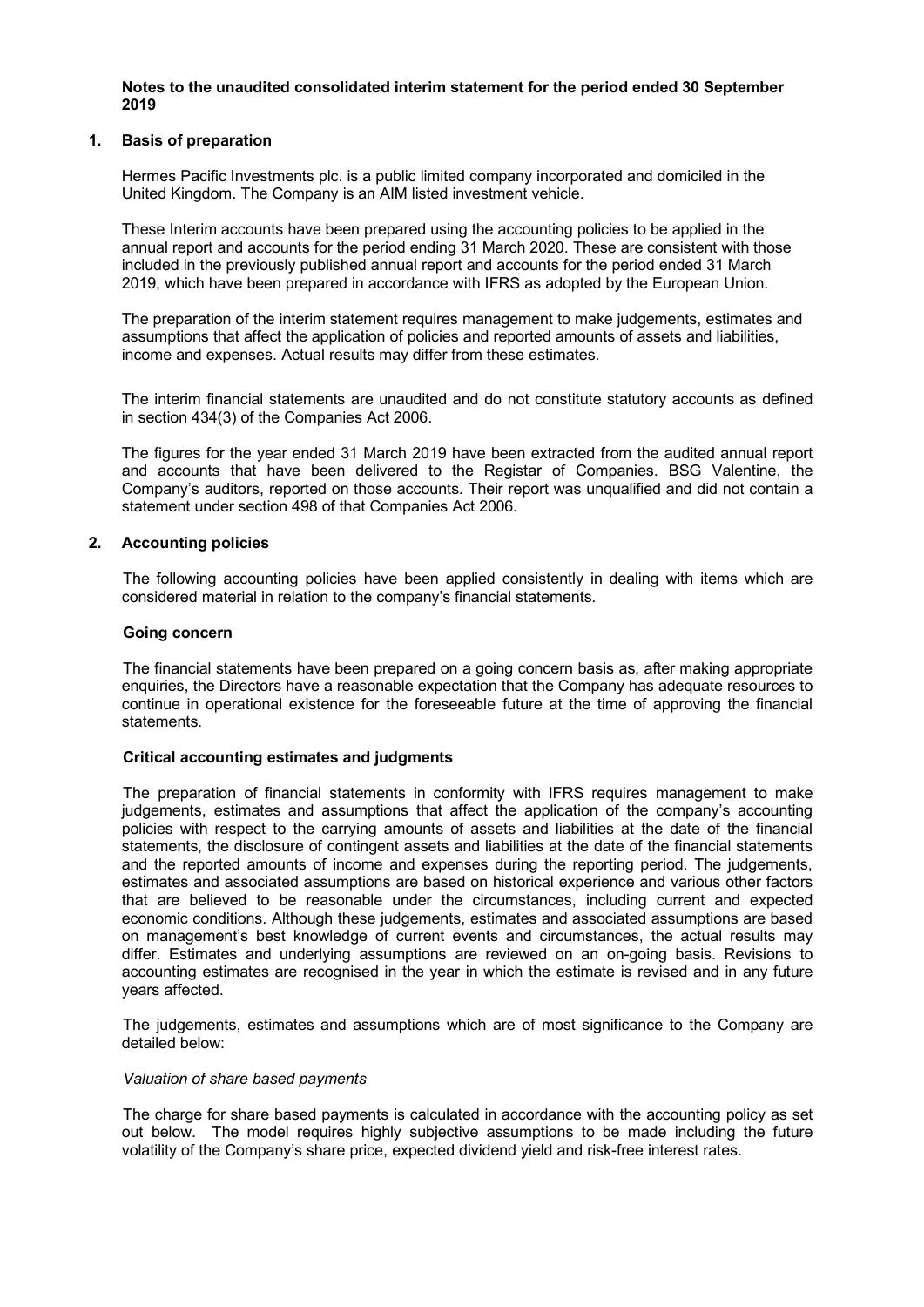#### **Revenue recognition**

Revenue represents the fair value of the consideration received or receivable, net of Value Added Tax, for goods sold and services provided to customers after deducting discounts. Revenue is recognised when the significant risks and rewards of ownership are transferred.

### **Deferred taxation**

Deferred taxation is provided in full using the liability method on temporary differences between the tax bases of assets and liabilities and their carrying amounts in the consolidated financial statements. Deferred tax is determined using tax rates that have been enacted or substantially enacted by the balance sheet date and are expected to apply when the related deferred tax asset is realised or the deferred tax liability is settled.

Deferred tax assets are recognised to the extent that it is probable that future taxable profit will be available against which the temporary differences can be utilised.

#### **Cash and cash equivalents**

Cash and cash equivalents include cash in hand, deposits held at call with banks, other short term highly liquid funds with original maturities of three months or less and bank overdrafts. Bank overdrafts are shown within borrowing in current liabilities on the balance sheet.

#### **Investments available for sale**

Investments classified as available for sale are initially recorded at fair value including transaction costs. Quoted investments are held at fair value and measured either at bid price or latest traded price, depending on convention of the exchange on which the investment is quoted. Such instruments are subsequently measured at fair value with gains and losses being recognised directly in equity until the instrument is disposed of or is determined to be impaired, at which time the cumulative gain or loss previously recognised in equity is recycled to the income statement and recognised in profit or loss for the period. Impairment losses are recognised in the Income Statement when there is objective evidence of impairment.

#### **Financial instruments**

Financial assets and liabilities are recognised in the balance sheet when the company becomes party to the contractual provisions of the instrument.

#### **Trade and other receivables**

Trade receivables are measured at cost less any provision necessary when there is objective evidence that the Company will not be able to collect all amounts due.

#### **Trade and other payables**

Trade and other payables are not interest bearing and are measured at original invoice amount.

#### **3. Loss per ordinary share**

| <b>Basic</b>                                               | <b>Unaudited</b><br><b>6 Months</b><br>ended<br>30<br><b>September</b><br>2019<br>£'000 | <b>Unaudited</b><br><b>6 Months</b><br>ended<br>30<br><b>September</b><br>2018<br>£'000 | <b>Audited</b><br>Year ended<br>31 March<br>2018<br>£'000 |
|------------------------------------------------------------|-----------------------------------------------------------------------------------------|-----------------------------------------------------------------------------------------|-----------------------------------------------------------|
| Loss from continuing activities                            | (48)                                                                                    | (40)                                                                                    | (107)                                                     |
| <b>Total loss</b>                                          | (48)                                                                                    | (40)                                                                                    | (107)                                                     |
| Basic loss per share (pence)<br>From continuing operations | (2.0)p                                                                                  | (1.7)p                                                                                  | (4.6)p                                                    |
|                                                            | (2.0)p                                                                                  | (1.7)p                                                                                  | (4.6)p                                                    |
| Weighted average number of shares                          | 2,333,295                                                                               | 2,333,295                                                                               | 2,333,295                                                 |

There was no dilutive effect from the share options outstanding during the period.